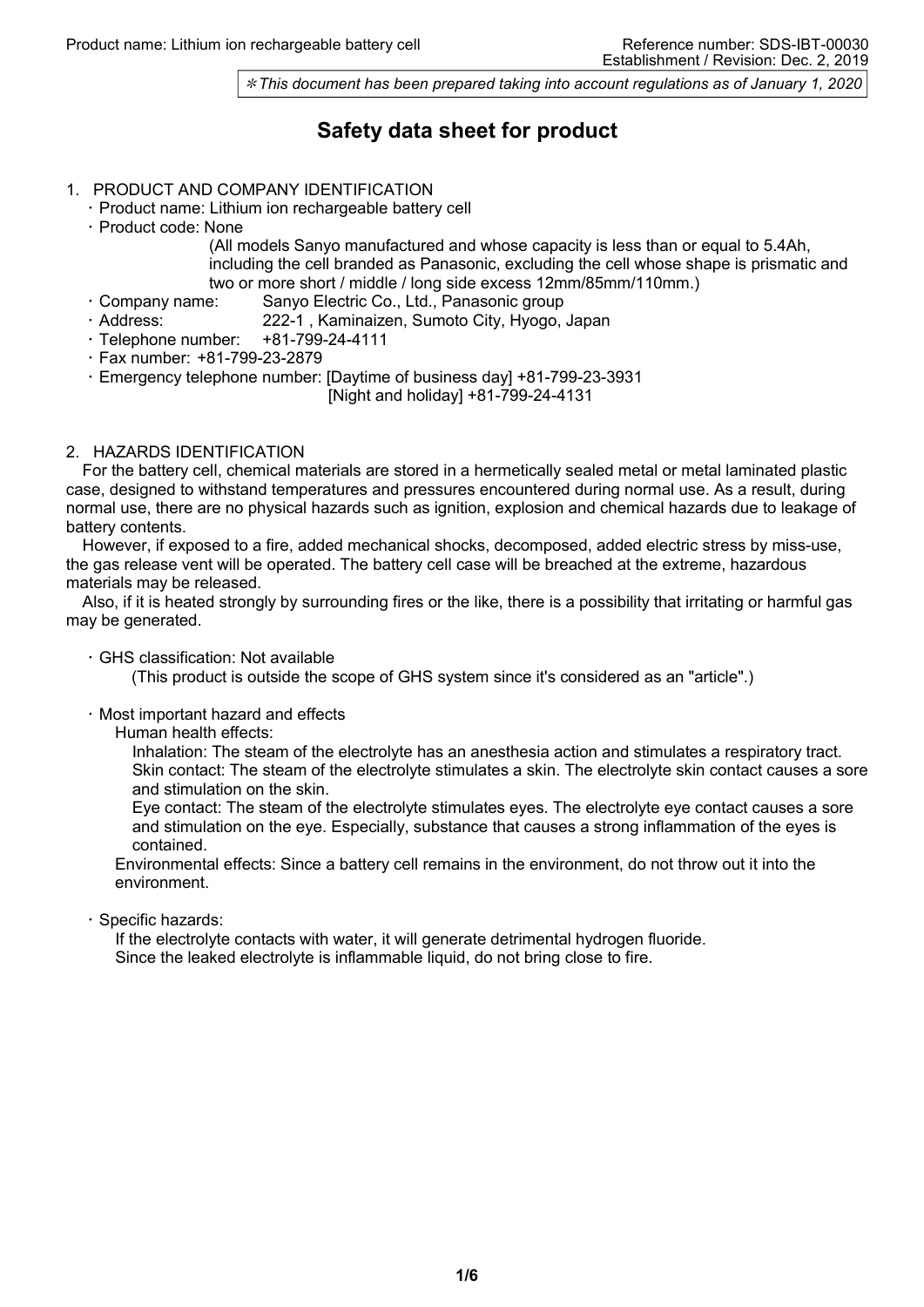## 3. COMPOSITION / INFORMATION ON INGREDIENTS

- Substance or preparation: Preparation
	- $\cdot$  Information about the chemical nature of product:  $*1$

| <b>Portion</b>            | Material name                                                                                    | CAS No.                                             | Concentration<br>range (wt $%$ ) |
|---------------------------|--------------------------------------------------------------------------------------------------|-----------------------------------------------------|----------------------------------|
| Positive electrode        | Lithium transition metal oxidate<br>$(Li[M]_{m}[O]_{n}$ *2)                                      | 12190-79-3<br>12031-65-1<br>12057-17-9              | $20 - 60$                        |
|                           |                                                                                                  | 182442-95-1<br>207803-51-8                          |                                  |
| Positive electrode's base | Aluminum                                                                                         | 7429-90-5                                           | $1 - 10$                         |
| Negative electrode        | Carbon                                                                                           | 7782-42-5<br>7440-44-0                              | $10 - 30$                        |
| Negative electrode's base | Copper                                                                                           | 7440-50-8                                           | $1 - 15$                         |
| Electrolyte               | Ethyl methyl carbonate<br>Diethyl carbonate<br>Ethylene carbonate<br>Lithium hexafluorophosphate | 623-53-0<br>105-58-8<br>$96 - 49 - 1$<br>21324-40-3 | $5 - 25$                         |
| Outer case                | Aluminum, iron, aluminum laminated<br>plastic                                                    | 7429-90-5<br>7439-89-6                              | $1 - 30$                         |

*\*1 Not every product includes all of these materials.*

*\*2 The letter M means transition metal and candidates of M are Co, Mn, Ni and Al. One compound includes one or more of these metals and one product includes one or more of the compounds. The letter m and n means the number of atoms.*

## 4. FIRST-AID MEASURES

- **Spilled internal cell materials**
- $\cdot$  Inhalation:

Make the victim blow his/her nose, gargle. Seek medical attention if necessary.

 $\cdot$  Skin contact:

Remove contaminated clothes and shoes immediately. Wash extraneous matter or contact region with soap and plenty of water immediately.

Eye contact:

Do not rub one's eyes. Immediately flush eyes with water continuously for at least 15 minutes. Seek medical attention immediately.

#### **A battery cell and spilled internal cell materials**

 $\cdot$  Ingestion:

Wash out mouth thoroughly. Do not make the victim vomit, unless instructed by medical personnel. Seek medical attention immediately.

#### 5. FIRE-FIGHTING MEASURES

- Suitable extinguishing media: Plenty of water, carbon dioxide gas, nitrogen gas, chemical powder fire extinguishing medium and fire foam.
- $\cdot$  Specific hazards: Corrosive gas may be emitted during fire.
- Specific methods of fire-fighting: When the battery burns with other combustibles simultaneously, take fireextinguishing method which correspond to the combustibles. Extinguish a fire from the windward as much as possible.
- Special protective equipment for firefighters: Refer to Section 8-EXPOSURE CONTROLS / PERSONAL PROTECTION (WHEN THE ELECTROLYTE LEAKS)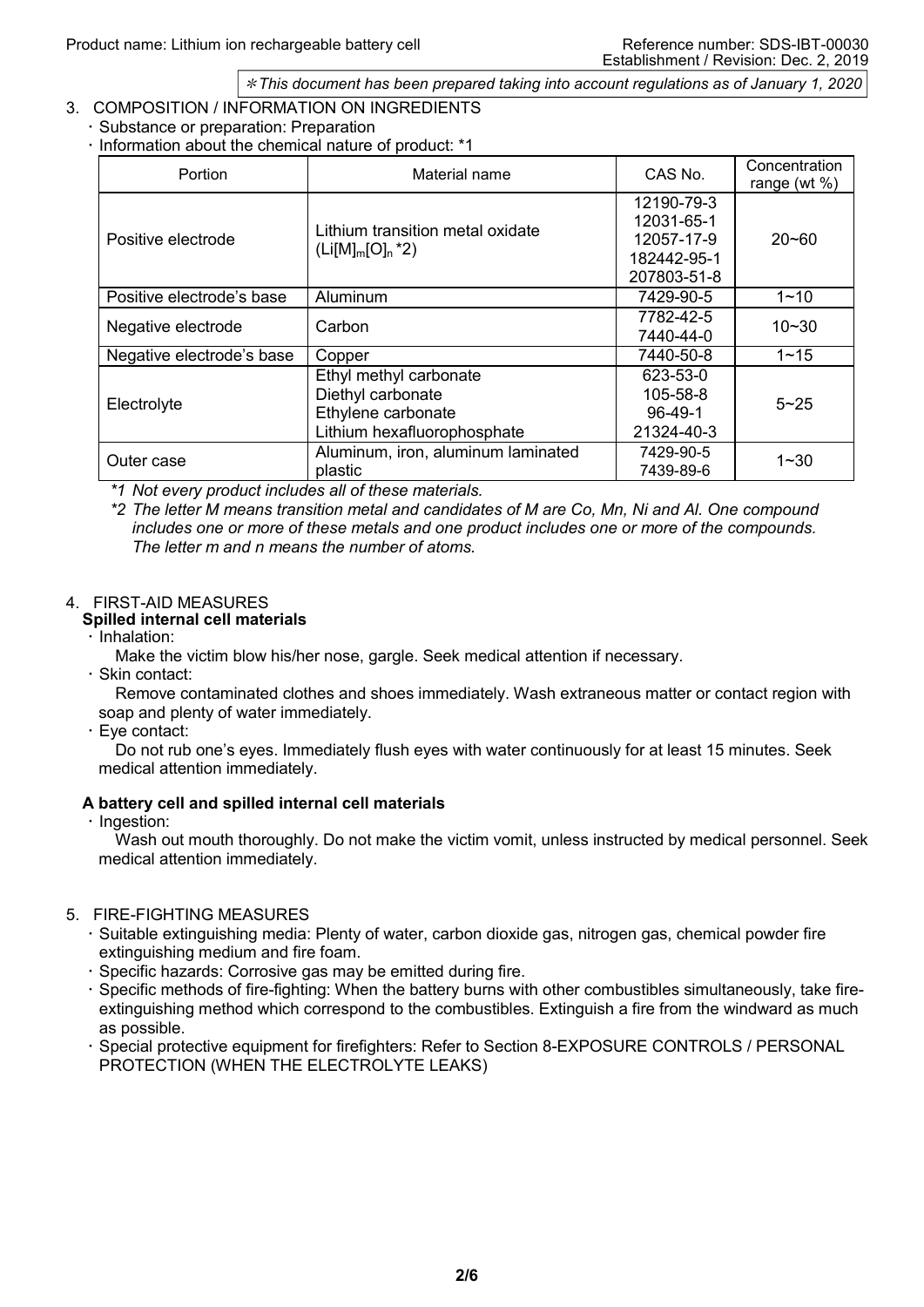6. ACCIDENTAL RELEASE MEASURES

Spilled internal cell materials, such as electrolyte leaked from a battery cell, are carefully dealt with according to the followings.

Precautions for human body:

Remove spilled materials with protective equipment (refer to Section 8-EXPOSURE CONTROLS / PERSONAL PROTECTION (WHEN THE ELECTROLYTE LEAKS)). Do not inhale the gas as much as possible. Moreover, avoid touching with as much as possible.

- Environmental precautions: Do not throw out into the environment.
- Method of cleaning up: The spilled solids are put into a container. The leaked place is wiped off with dry cloth.
- · Prevention of secondary hazards: Avoid re-scattering. Do not bring the collected materials close to fire.

#### 7. HANDLING AND STORAGE

- Handling suggestions
	- Do not connect the positive terminal to the negative terminal with electrical wire or chain.
	- Avoid polarity reverse connection when installing the battery to an instrument.
	- Do not wet the battery with water, seawater, drink or acid; or expose to strong oxidizer.
	- Do not damage or remove the external tube.
	- $\cdot$  Keep the battery away from heat and fire.
	- Do not disassemble or reconstruct the battery; or solder the battery directly.
	- Do not give a mechanical shock or deform.
	- Do not use unauthorized charger or other charging method. Terminate charging when the charging process doesn't end within specified time.
- Storage
	- Do not store the battery with metalware, water, seawater, strong acid or strong oxidizer.
	- $\cdot$  Make the charge amount less than or equal to 50% then store at -20 $\sim$ 40 degree C in a dry (humidity: 45~85%) place.

Since deterioration will be faster in the high temperature range than in the low temperature range, so do not keep it in the high temperature range beyond the period that is specified by the seller or owner.

 Use insulative and adequately strong packaging material to prevent short circuit between positive and negative terminal when the packaging breaks during normal handling. Do not use conductive or easy to break packaging material.

## 8. EXPOSURE CONTROLS / PERSONAL PROTECTION (WHEN THE ELECTROLYTE LEAKS)

#### Control parameters

ACGIH has not been mentioned control parameter of electrolyte.

Personal protective equipment

Respiratory protection: Respirator with air cylinder, dust mask Hand protection: Protective gloves Eye protection: Goggles or protective glasses designed to protect against liquid splashes

Skin and body protection: Working clothes with long sleeve and long trousers

#### 9. PHYSICAL AND CHEMICAL PROPERTIES

#### Appearance

Physical state: Solid Form: Cylindrical or Prismatic or Pouch (laminated) Color: Metallic color or black (without tube if it has tube) Odor: No odor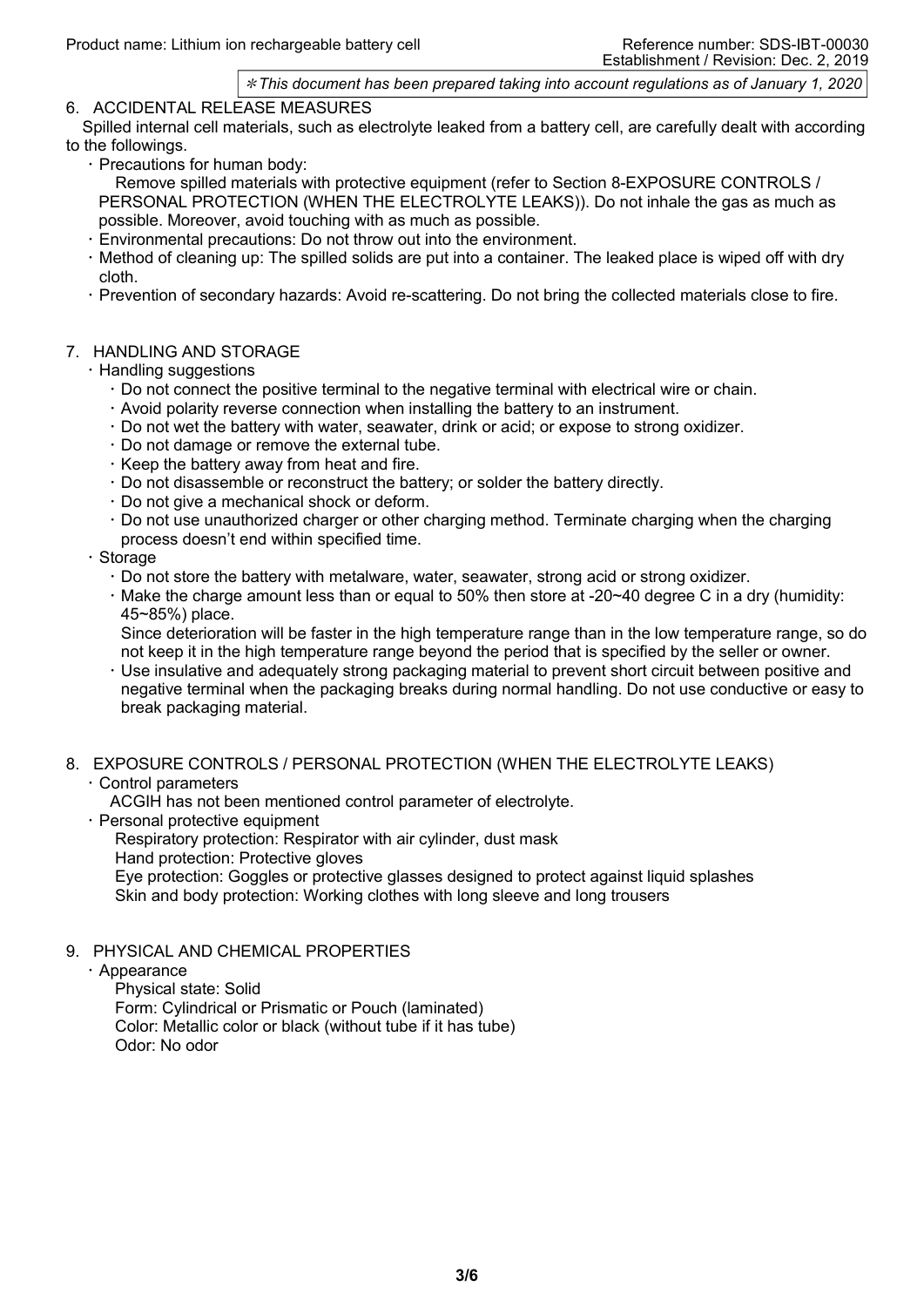#### 10. STABILITY AND REACTIVITY

- Stability: Normally stable unless a strong shock is applied or heated strongly
- Possibility of hazardous reactions: Damage to the container may cause leakage of contents. Contents may leak or ignite due to temperature rise.
- Conditions to avoid: Crushing or deformation, use and storage at 80 degree C or higher or at high humidity. Usage at a voltage or a current outside the rating and external short circuit.
- $\cdot$  Incompatible materials: Conductive material such as water or metal pieces. Oxidizing agent such as bleach.
- Hazardous decomposition products: Irritating or harmful gases are released if a leakage or fire occurs.

#### 11. TOXICOLOGICAL INFORMATION

### **Organic Electrolyte**

#### $\cdot$  Acute toxicity:

- $LD_{50}$ , oral Rat 2,000mg/kg or more
- $\cdot$  Irritating nature: Irritative to skin and eye

#### 12. ECOLOGICAL INFORMATION

Persistence/degradability:

Since a battery cell and the internal materials remain in the environment, do not bury or throw out into the environment.

#### 13. DISPOSAL CONSIDERATIONS

Recommended methods for safe and environmentally preferred disposal:

#### **Product (waste from residues)**

Specified collection or disposal of lithium ion battery is required by the law like as "battery control law" in several nations. Collection or recycle of the battery is mainly imposed on battery's manufacturer or importer in the nations recycle is required.

#### **Contaminated packaging**

Neither a container nor packing is contaminated during normal use. When internal materials leaked from a battery cell contaminates, dispose as industrial wastes subject to special control.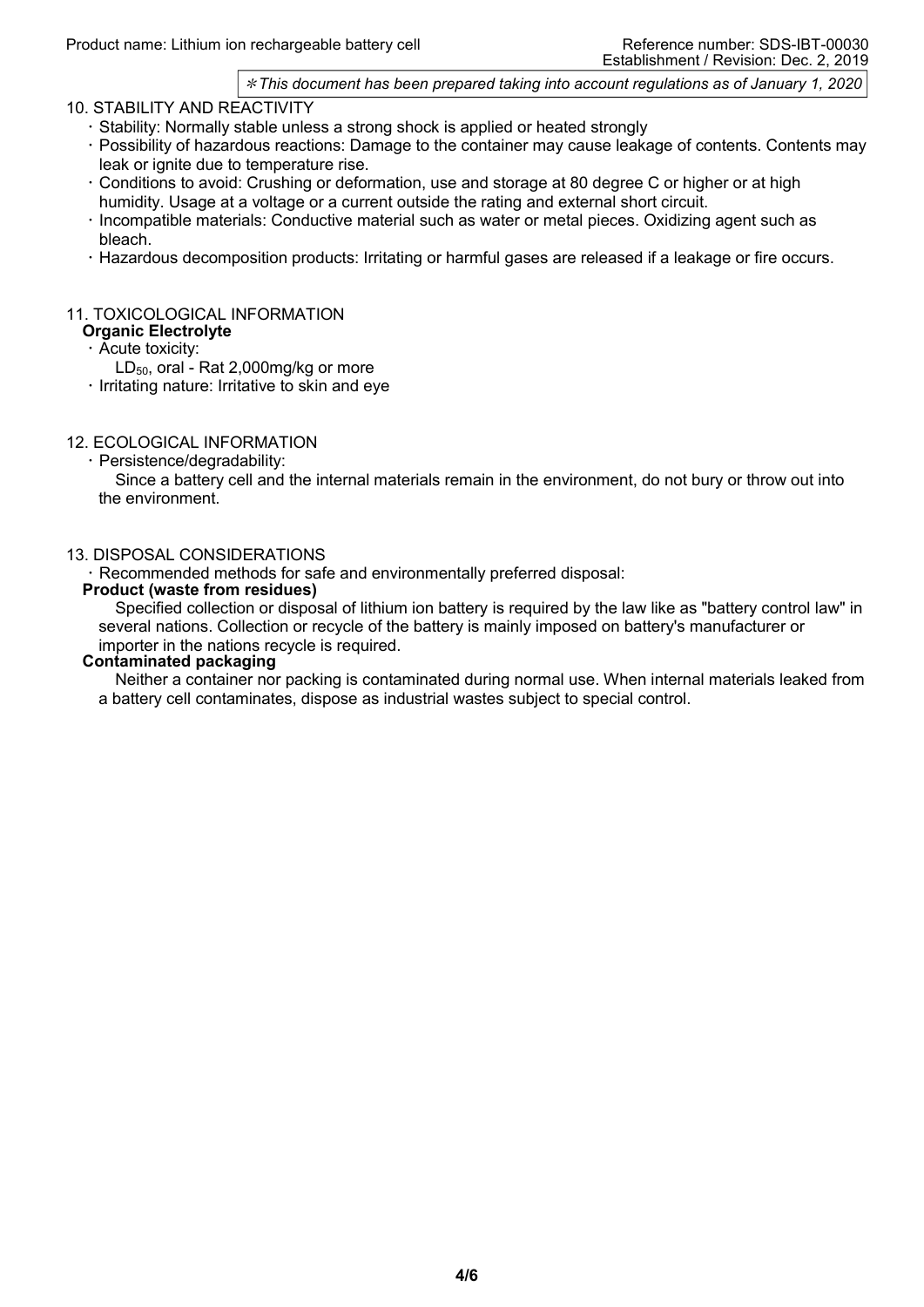#### 14. TRANSPORT INFORMATION

In the case of transportation, avoid exposure to high temperature and prevent the formation of any condensation. Take in a cargo of them without falling, dropping and breakage. Prevent collapse of cargo piles and wet by rain. The container must be handled carefully. Do not give shocks that result in a mark of hitting on a cell. Please refer to Section 7-HANDLING AND STORAGE also.

#### **UN regulation**

- UN number: 3480 (3481 when the battery is contained in equipment or packed with equipment, 3171 when the battery is contained in vehicle and that is only powered by the battery)
- $\cdot$  Proper shipping name:

Lithium ion batteries ("lithium ion batteries contained in equipment" or "lithium ion batteries packed with equipment" for 3481, "Battery-powered vehicle" for 3171)

 $\cdot$  Class: 9  $^{\star}$ 

*\* Although this product meets the criteria of "dangerous goods" and are classified as "lithium ion batteries", depending on the battery's total capacity in the packaging, etc., they may not be subject to the fully regulated provisions.*

#### **Regulation depends on region and transportation mode**

\* *Instructions or provisions in the box brackets are conditions to make the battery cell exempted from full regulation.*

*Refer the other document issued by the shipper, when you want to know whether such rules are applicable to current battery or what kind of instruction the current package is compliant to.*

Worldwide - Air transportation:

ICAO TI/IATA-DGR [packing instruction 965 section IB or II] (When shipping batteries "packed with" or "contained in" equipment, use packing instruction 966 or 967 as appropriate. When the battery is contained in vehicle and that is only powered by the battery, use packing instruction 952.)

- Worldwide Ocean transportation: IMO-IMDG Code [special provision 188]
- Europe Ground transportation: ADR [special provision 188]
- 15. REGULATORY INFORMATION
	- $\cdot$  Regulations specifically applicable to the product: Wastes Disposal and Public Cleaning Law [Japan] Law for Promotion of Effective Utilization of resources [Japan] US Department of Transportation 49 Code of Federal Regulations [USA]

*\* About overlapping regulations, please refer to Section 14-TRANSPORT INFOMATION.*